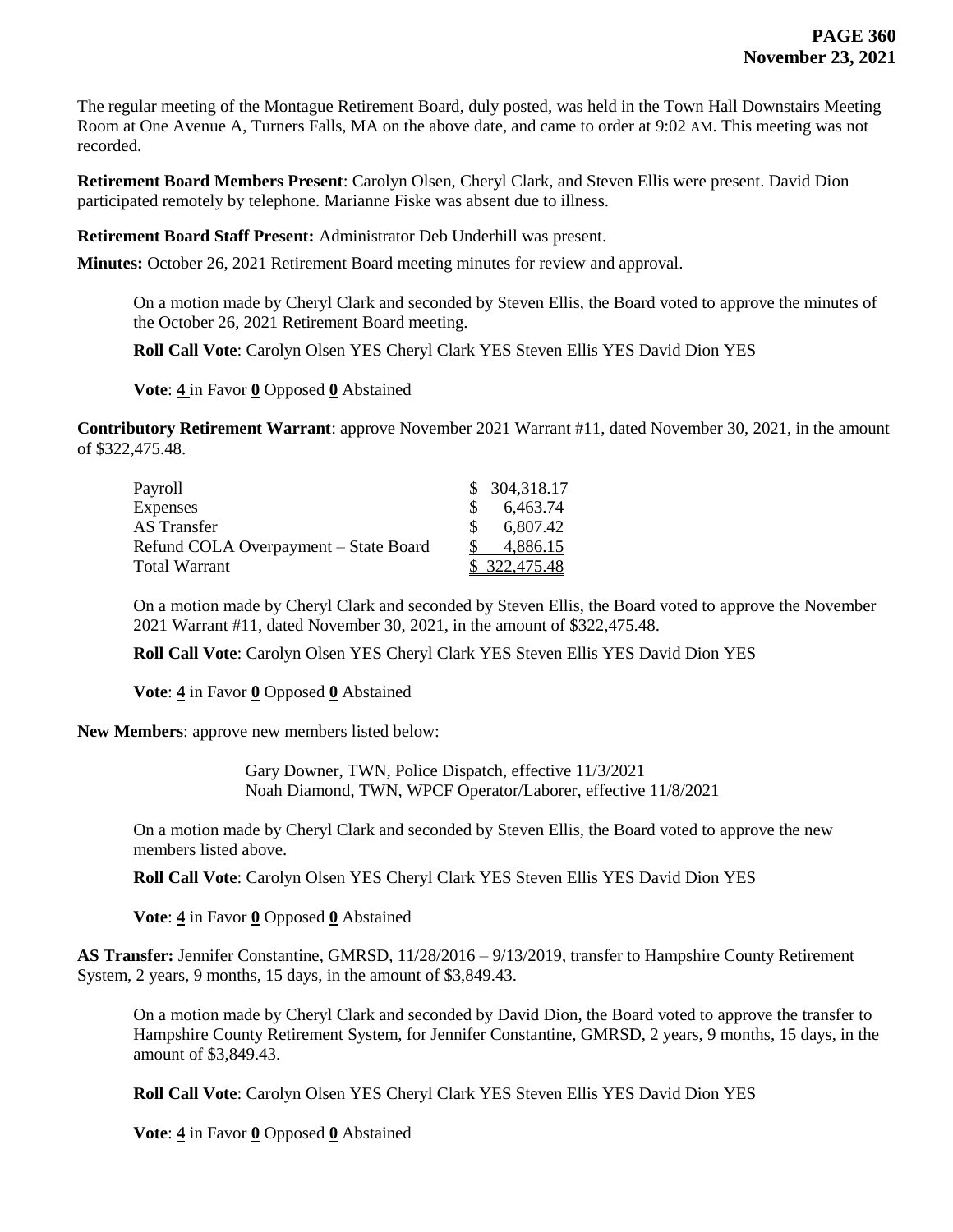**AS Transfer**: Greggory Lang, GMRSD, 2/9/2015 – 8/28/2016, transfer to MTRS, 1 year, 6 months, 19 days in the amount of \$2,957.99.

> On a motion made by Cheryl Clark and seconded by Steven Ellis, the Board voted to approve the transfer for Greggory Lang, GMRSD,  $2/9/2015 - 8/28/2016$ , transfer to MTRS, 1 year, 6 months, 19 days, in the amount of \$2,957.99.

**Roll Call Vote**: Carolyn Olsen YES Cheryl Clark YES Steven Ellis YES David Dion YES

**Vote**: **4** in Favor **0** Opposed **0** Abstained

**CY22 Budget**: Board to vote to amend CY2022 budget to increase the Fiduciary Insurance line item to **\$3700** due to information received regarding large premium increases expected next year. This would increase the total CY2022 budget to \$447,454.00.

Board discussed and decided to leave the budget as approved at the October Board meeting in the amount of \$446,454.00.

**Notice:** Administrator Deb Underhill will be taking vacation/personal days on November 24<sup>th</sup>, and December 27th -29**th**

**Financial Statements**: Board reviewed the September & October 2021 financial statements, containing the following documents:

| <b>Cash Receipts Report</b>     | <b>Bank Statements</b>     | <b>Monthly Trial Balance</b>  |
|---------------------------------|----------------------------|-------------------------------|
| <b>Cash Disbursement Report</b> | <b>Bank Reconciliation</b> | Y-T-D Trial Balance           |
| <b>Adjustments Report</b>       | <b>PRIT Statements</b>     | <b>Monthly General Ledger</b> |
| <b>Supplementary Schedule</b>   | <b>PRIT Reconciliation</b> | Y-T-D Budget                  |

## **Topics not anticipated covered in the 48 hour posting requirement:**

Board discussed an amendment to the Administrator's contract that was presented regarding the Juneteenth holiday that was approved at the June 2021 Board meeting. Carolyn Olsen said that she intended the approval to be only for the June 2021 holiday. Steven Ellis said that the union negotiations are just beginning that will decide how the Town handles the addition of a new federal holiday. Board to re-visit the Juneteenth holiday issue at the May 2022 Board meeting.

**Upcoming Meetings: Tuesday December 21, 2021 at 9 AM Tuesday, January 25, 2022 at 9 AM**

## **Meeting Adjourned 9:16 AM.**

On a motion made by Cheryl Clark and seconded by Steven Ellis, the Board voted to adjourn the meeting at 9:16 AM.

**Roll Call Vote**: Carolyn Olsen YES Cheryl Clark YES Steven Ellis YES David Dion YES

**Vote**: **4** in Favor **0** Opposed **0** Abstained

Meeting Materials: November 30, 2021 Warrant #11, with associated documents October 26, 2021 Minutes CY2022 Approved Budget & Proposed Amended Budget September & October 2021 Financial Reports